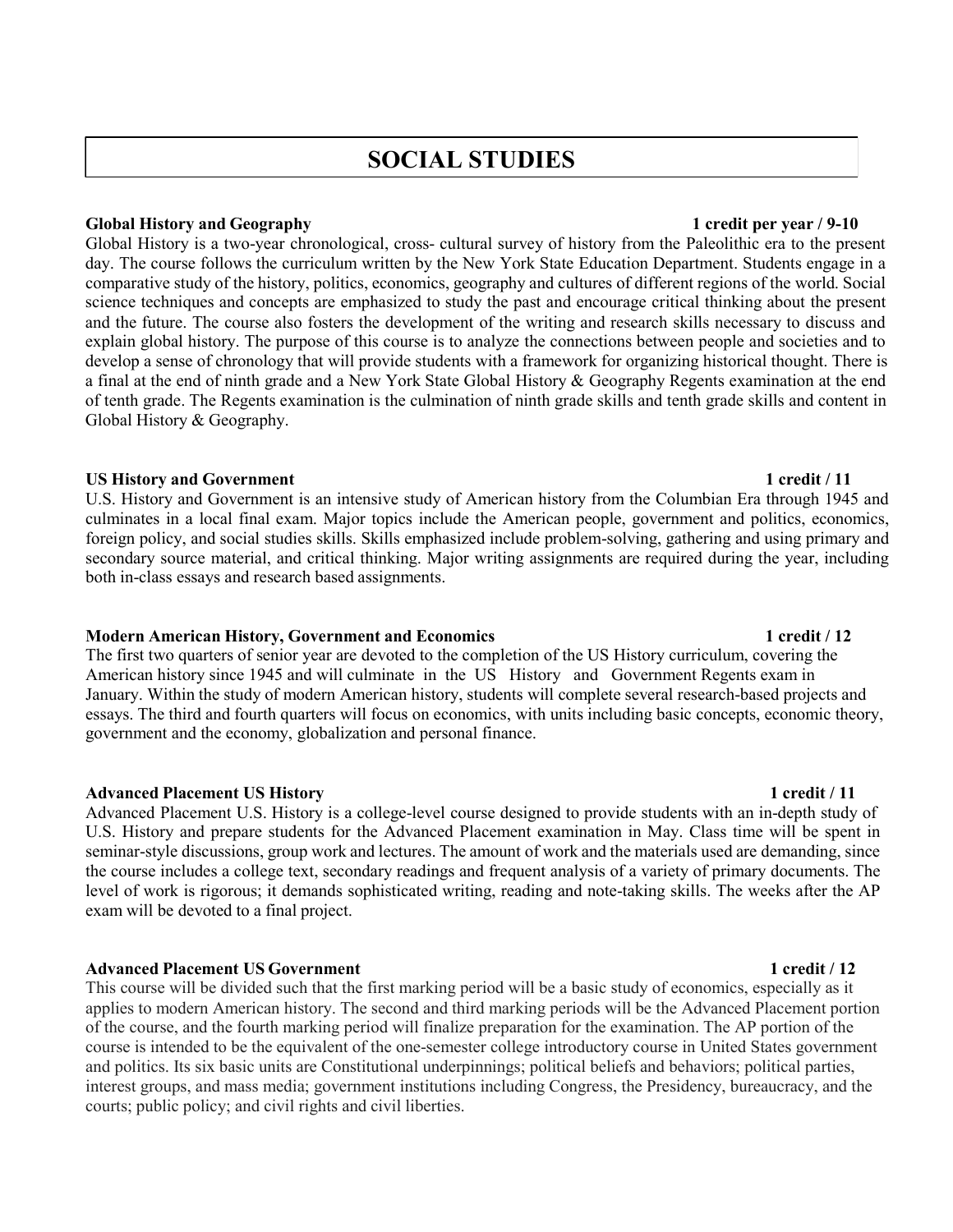# **ELECTIVES**

### **Criminal Justice 1 credit / 11-12**

Welcome to Criminal Justice! This year-long elective course follows a two-part sequence that

provides an overview of the various elements of the American criminal justice system. Throughout the first semester, we will examine crime in America, the duties, policing, the constitutional rights of citizens, the roles and functions of various agencies and the processes involved in the administration of justice from various social and historical perspectives. In the second semester, we will examine our national and state court system, the trial process, legal defenses, criminal sentencing and corrections, the constitutional rights of citizens, the roles and functions of various agencies and the processes involved in the administration of justice from various social and historical perspectives.

### **Personal Financial Literacy ½ credit / 11-12**

Welcome to the most important class you'll ever take! Personal financial literacy answers every question you've ever had about money, but were afraid to ask. While literacy rates in the U.S. have continued to soar, a whopping 66% of Americans are financially illiterate! The number one reason why Americans fail at their own finances is a lack of basic education. This course will give you the tools for your own financial success. Explore the methods people use when making important decisions in savings and investing. Dive into the basics of business, investments, banking, credit, and debt. Listen to popular podcasts like *Planet Money* and *Freakonomics.* View popular programs like *Shark Tank* and the *Profit.* Above all, the focus is you! How much student debt is too much? Is Venmo safe? Join our class to find out!

### **Sociology and Popular Culture ½ credit / 11-12**

What do Colin Kaepernick, Gigi Hadid, *The Walking Dead*, and Chance the Rapper have in common? They are all part of popular culture. Popular culture is all around us, influencing how we think, how we feel, how we vote, how we live our lives in countless ways. The course will begin with an introduction to the study of sociology (the study of group psychology) and will use this as a lens to study recent American popular culture. We will explore the ways in which each of us is both a user of and is used by popular culture. This course will use your own expertise and experiences with media, music, internet, race, class and gender as a talking point for exploring the various roles played by popular culture in our lives.

Psychology is the study of human behavior. Though the emphasis is on preparation for life situations, the course will include a measure of college-level psychology coverage. Units on emotions, learning, group behavior, child development, psychological characteristics of various stages of life (adolescence, young adulthood, old age), personality development, mental illness and mental health will be integrated with studies of various theories and approaches (schools) of psychology, therapies and career possibilities in the mental health field. Students will be asked to relate their own feelings, experiences and observations to psychology as a field of study. Case studies through reading, writing and films will illustrate various topics in psychology.

### **Political Perspectives and the Media ½ credit/ 11-12**

Why do you believe what you believe? What forces shape your perception of the world? Who controls the information? We will take our direction from the news of the day and work together to cut through the often confusing news coverage of events. Our focus will be on learning how to distinguish facts from opinion and analysis from hype. Using a variety

### **Psychology ½ credit / 11-12**